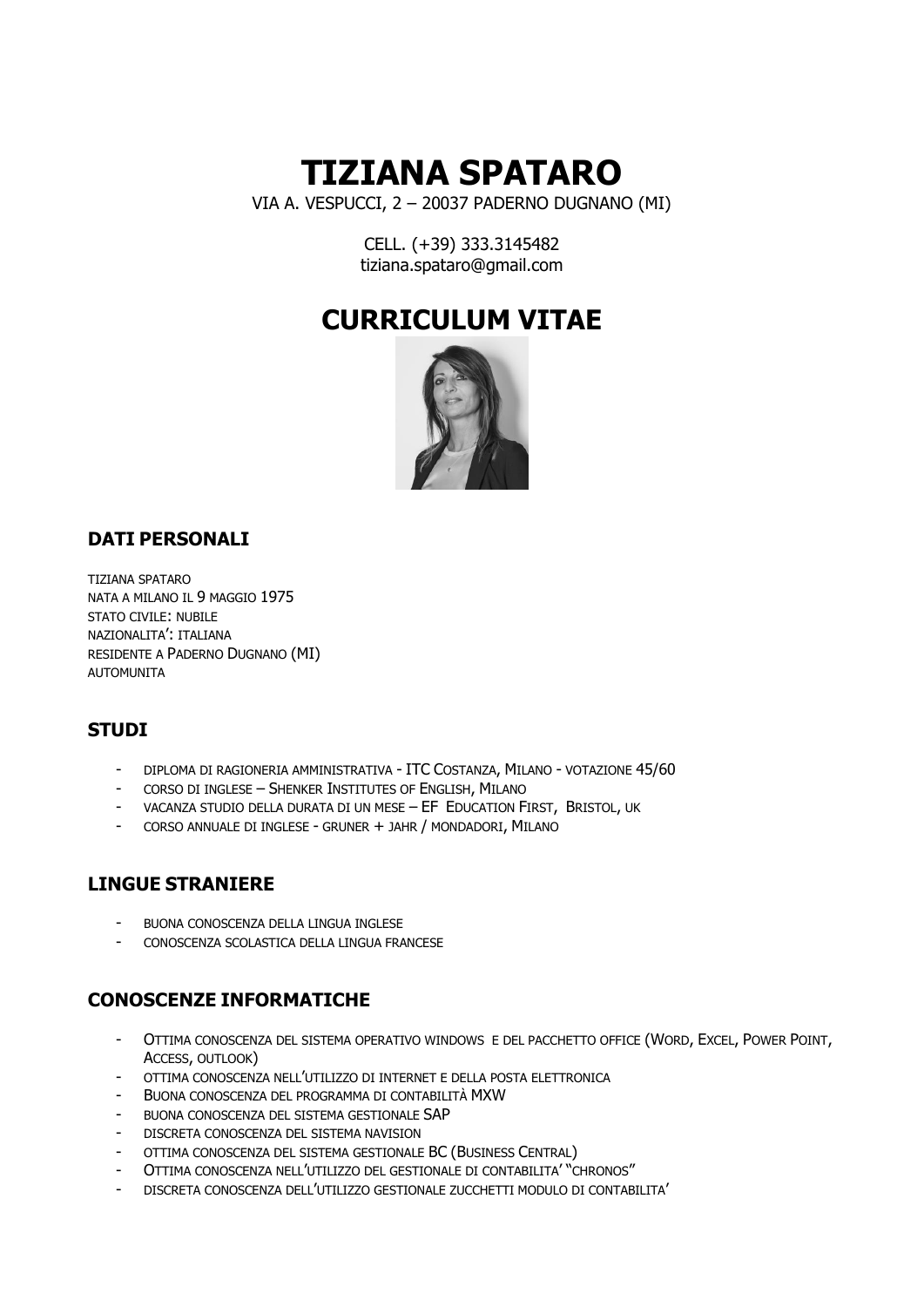# **ESPERIENZE PROFESSIONALI**

DA LUGLIO 2020 AD OGGI (CONTRATTO A TEMPO INDETERMINATO) **GOLIATH GAMES ITALIA**

#### UFFICIO COMMERCIALE\_- ASSISENTE DIRETTORE VENDITE

- ASSISTENTE DIRETTORE COMMERCIALE - SUPPORTO AL DIRETTORE COMMERCIALE NELLE ATTIVITA' QUOTIDIANE E NELLA GESTIONE AGENDA E IMPEGNI, SUPPORTO NELL'INVIO DOCUMENTAZIONE E OFFERTE CLIENTI DIREZIONALI, INGROSSO E NORMAL TRADE, COORDINAMENTO LOGISTICO CON LA CASA MADRE OLANDESE. COORDINAMENTO, SUPPORTO E SUPERVISIONE AL CUSTOMER SERVICE ITALIA, ASSISTENZA PRE E POST VENDITA PER CLIENTI DIRETTI SEDE E GDO. UTILIZZO GESTIONALE BUSINESS CENTRAL

#### DA LUGLIO 2019 - 30 GIUGNO 2020 **STS COMMUNICATION SRL**

#### UFFICIO COMMERCIALE

- ASSISTENTE DIRETTORE COMMERCIALE CON SUPPORTO AI TEAM COMMERCIALI. TRATTATIVA E GESTIONI ORDINI E OFFERTE PER CLIENTI/FORNITORI, INPUT FATTURAZIONE, COORDINAMENTO LOGISTICO TRA I DIPARTIMENTI AZIENDALI, SUPPORTO AL BACK OFFICE COMMERCIALE

#### DA LUGLIO 2015 A MAGGIO 2019 **B1 SRL**

#### EVENT MANAGER

- PROGETTAZIONE EVENTI: COORDINAMENTO E GESTIONE DEI PROGETTI DALLA FASE DI PRE PRODUZIONE ALLA FASE ESECUTIVA, DAL BRIEF DEL CLIENTE ALLO SVILUPPO DEL CONCEPT. OTTIME CONOSCENZE DI TUTTE LE TECNICHE DI ALLESTIMENTO IN BASE AL TIPO DI EVENTO (ARREDI, AUDIO VIDEO E LUCI), SCOUTING LOCATION, ORGANIZZAZIONE LOGISTICA DI CONVENTION, ROADSHOW, EVENTI, MEETING, TEAM BUILDING E VIAGGI INCENTIVE.
- PIANIFICAZIONE DI TUTTE LE FASI E ATTIVITA' LEGATE ALL'ORGANIZZAZIONE
- INDIVIDUAZIONE E GESTIONE DEI FORNITORI E DEL PERSONALE COINVOLTO
- CONTROLLO DEL BUDGET DI PROGETTO

#### FACILITY

- CONTROLLO E COORDINAMENTO DI TUTTE LE ATTIVITA' DI ACQUISTO DI BENI E SERVIZI NECESSARI ALL'INTERNO DELL'AZIENDA
- RELAZIONI CON FORNITORI ALLO SCOPO DI CONDURRE LA MIGLIOR TRATTATIVA PER L'OTTIMIZZAZIONE DEGLI **ACOUISTI**
- ANALISI COSTANTE DEI BUDGET DI ACQUISTO E DI POSSIBILI FORNITURE NECESSARIE

#### DA MARZO 2013 A MAGGIO 2015 **TRUECOMPANY:**

#### ASSISTENTE DI DIREZIONE E RESPONSABILE AMMINISTRAZIONE:

- ATTIVITA' DI SEGRETERIA GENERALE, RIPORTANDO DIRETTAMENTE AI CEO DI TUTTE LE SOCIETA' DEL GRUPPO
- MANSIONI DI SEGRETERIA GENERALE E ORGANIZZATIVA PER EVENTI, PIANIFICAZIONE E PRENOTAZIONE VIAGGI E TRASFERTE
- GESTIONE CONTRATTI CLIENTI/FORNITORI, CONTABILITÀ GENERALE, PRIMA NOTA, FATTURAZIONE, GESTIONE BANCHE, RECUPERO CREDITI.
- GESTIONE ORDINI FORNITORI, SCADENZIARIO FORNITORI E PAGAMENTI
- ARCHIVIAZIONI DOCUMENTI CONTABILI E CONTRATTI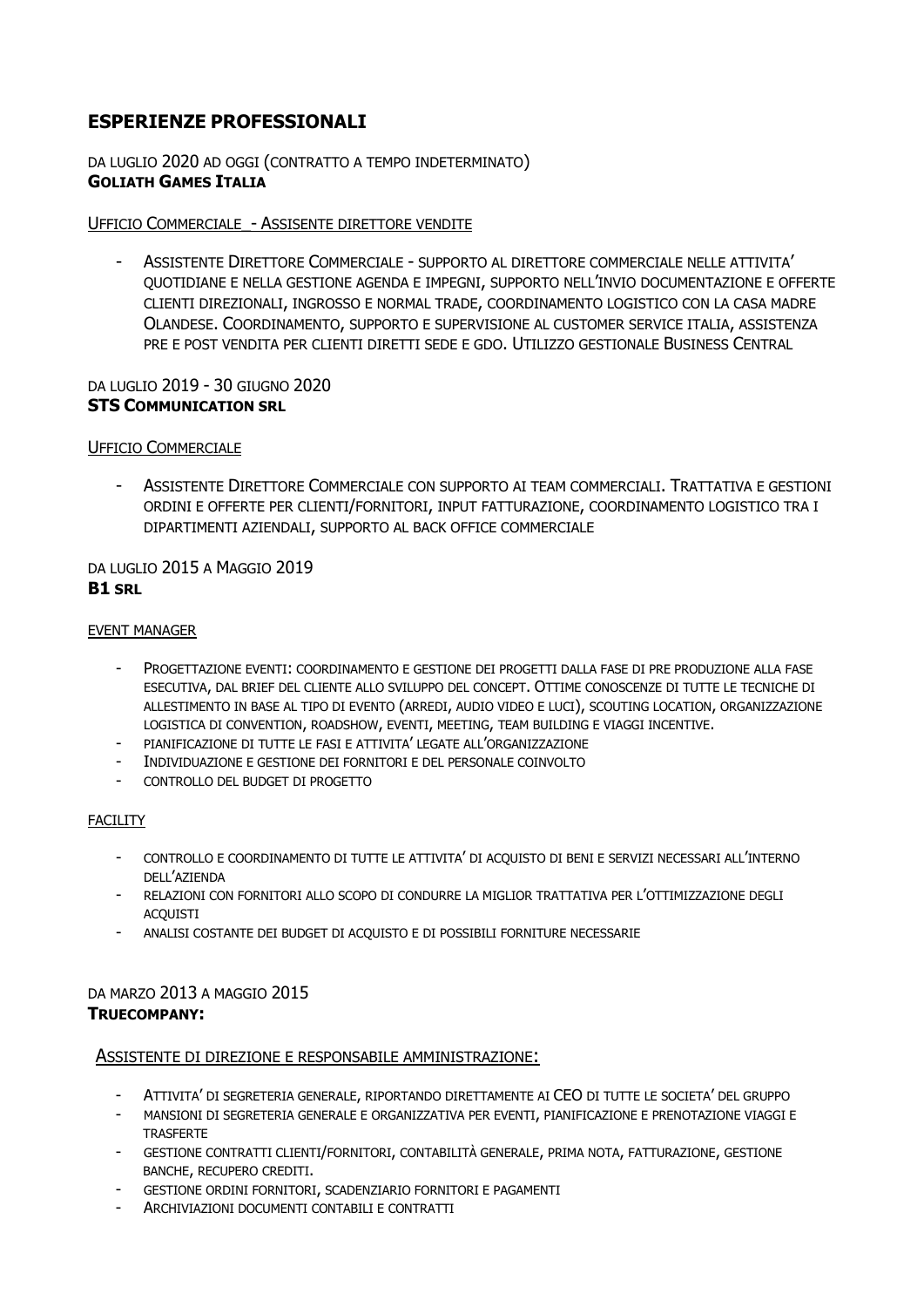- CONTATTI DIRETTI CON COMMERCIALISTA, STUDIO PAGHE E STUDIO LEGALE
- AMMINISTRAZONE DEL PERSONALE RISORSE INTERNE CHE COLLABORATORI
- GESTIONE SWITCHBOARD E ACCOGLIENZA OSPITI

#### DA GENNAIO 2005 A OTTOBRE 2012 **GRUNER +JAHR MONDADORI SPA**

#### **REPARTO MARKETING & BUSINESS DEV.**

#### ADVERTISING MANAGER:

- RESPONSABILE DELL'ANDAMENTO PUBBLICITARIO E DEL RAGGIUNGIMENTO DEGLI OBIETTIVI DI BUDGET
- COORDINAMENTO E POSIZIONAMENTO PUBBLICITARIO
- IDEAZIONE, REALIZZAZIONE E GESTIONE DI PROGETTI ED INIZIATIVE SPECIALI PER I CLIENTI (IN COLLABORAZIONE CON IL DIRETTORE DI TESTATA)
- ANALISI SUI CLIENTI E POTENZIALI, ANDAMENTO DEGLI SPAZI PUBBLIBITARI E DEL MERCATO DI RIFERIMENTO MONITORAGGIO DELLA CONCORRENZA
- ATTIVITÀ DI SUPPORTO E COORDINAMENTO CON LA CONCESSIONARIA ESTERNA MONDADORI PUBBLICITÀ , PER L'IDEAZIONE E LA FINALIZZAZIONE DELLE PROPOSTE COMMERCIALI E VENDITA SPAZI PUBBLICITARI
- SVILUPPO DEL BUSINESS: PROGETTI INTEGRATI STAMPA + WEB, CONCORSI, ACCORDI CAMBI MERCE, SPONSORIZZAZIONI, CONTATTI CON NUOVI POTENZIALI CLIENTI E GESTIONE DELLE TRATTATIVE, PROGETTI SPECIALI TRASVERSALI ALLE TESTATE DELL'AZIENDA CON I KEY CLIENTS E CENTI MEDIA
- ANALISI DATI NIELSEN E AUDIPRESS

#### **REPARTO CONTROLLO DI GESTIONE**

#### JUNIOR CONTROLLER:

- REPORT E ANALISI DEGLI ANDAMENTI SETTIMANALI PER LE PRENOTAZIONI PUBBLICITARIE E INIZIATIVE SPECIALI
- ESTRAZIONE E ANALISI DATI BORDERO'
- ANALISI E REPORT MENSILI DEI CONTI ECONOMICI DELLE TESTATE E DEI FATTURATI PUBBLICITARI

#### **REPARTO IT/AFFARI GENERALI**

#### ASSISTENTE AL REPARTO AFFARI GENERALI:

- ATTIVITÀ DI COORDINAMENTO E RELAZIONI CON PUBBLICI INTERNI ED ESTERNI ALL'AZIENDA
- GESTIONE REPORTISTICA INTERNA
- STIPULA CONVENZIONI E ACCORDI QUADRI CON SOCIETA' DI SERVIZIO
- ORGANIZZAZIONE VIAGGI E TRASFERTE DI DIPENDENTI, GIORNALISTI E COLLABORATORI
- GESTIONE BORDERÒ CON INSERIMENTO BUONI D'ORDINE IN SAP (FOCUS JUNIOR, PICO, JACK)

#### APRILE 2004 – MARZO 2005 **KIRON PARTNER SPA - SOCIETA' DI MEDIAZIONE FINANZIARIA DEL GRUPPO TECNOCASA**

#### MEDIATORE CREDITIZIO (ISCRIZIONE ALL'ALBO DEI MEDIATORI CREDITIZI):

- RICERCA E SEGNALAZIONE NOMINATIVI DI POTENZIALI CLIENTI INTERESSATI AD UTILIZZARE I SERVIZI FINANZIARI
- ANALISI PRATICHE DI MUTUO
- SUPPORTO E CONSULENZA DURANTE IL FINANZIAMENTO